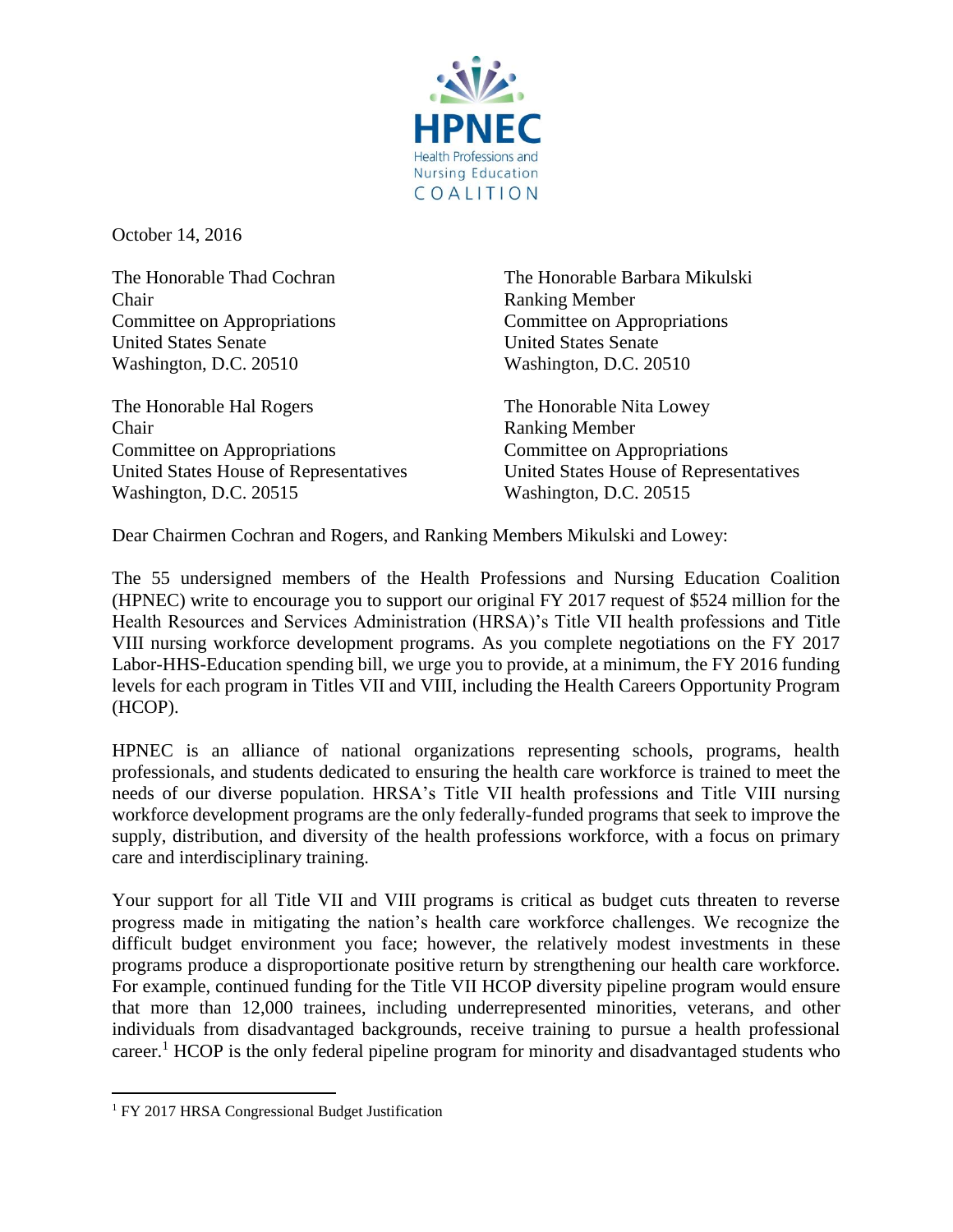want to become health professionals. At a time when the nation is growing and becoming increasingly diverse, it is crucial that we enhance the federal commitment to programs that prepare the next generation of health professionals for the health care challenges of a changing population.

The Title VII and Title VIII programs help shape the workforce in targeted ways, such as promoting interprofessional, team-based care; promoting service in underserved areas; and filling other gaps in the health care workforce. We appreciate that both the House and Senate Appropriations Committees proposed shifting the Behavioral Health Workforce and Education Training Program from the Substance Abuse and Mental Health Services Administration to HRSA. Shifting these funds, and not at the expense of other Title VII and Title VIII programs, to HRSA will better align the other mental and behavioral health programs that operate under Title VII authority.

As you work towards a final budget agreement, it is crucial that we enhance the federal commitment to the programs that equip the next generation of health professionals to keep up with the increasing health care challenges of a changing population.

Sincerely,

Academic Pediatric Association American Academy of Family Physicians American Academy of PAs American Academy of Pediatric Dentistry American Academy of Pediatrics American Association for Dental Research American Association of Colleges of Nursing American Association of Colleges of Osteopathic Medicine American Association of Colleges of Pharmacy American Association of Colleges of Podiatric Medicine American College of Nurse-Midwives American College of Physicians American College of Preventive Medicine American Dental Association American Dental Education Association American Geriatrics Society American Medical Student Association American Nurses Association American Occupational Therapy Association American Organization of Nurse Executives American Pediatric Society American Psychological Association American Public Health Association American Society for Clinical Laboratory Science